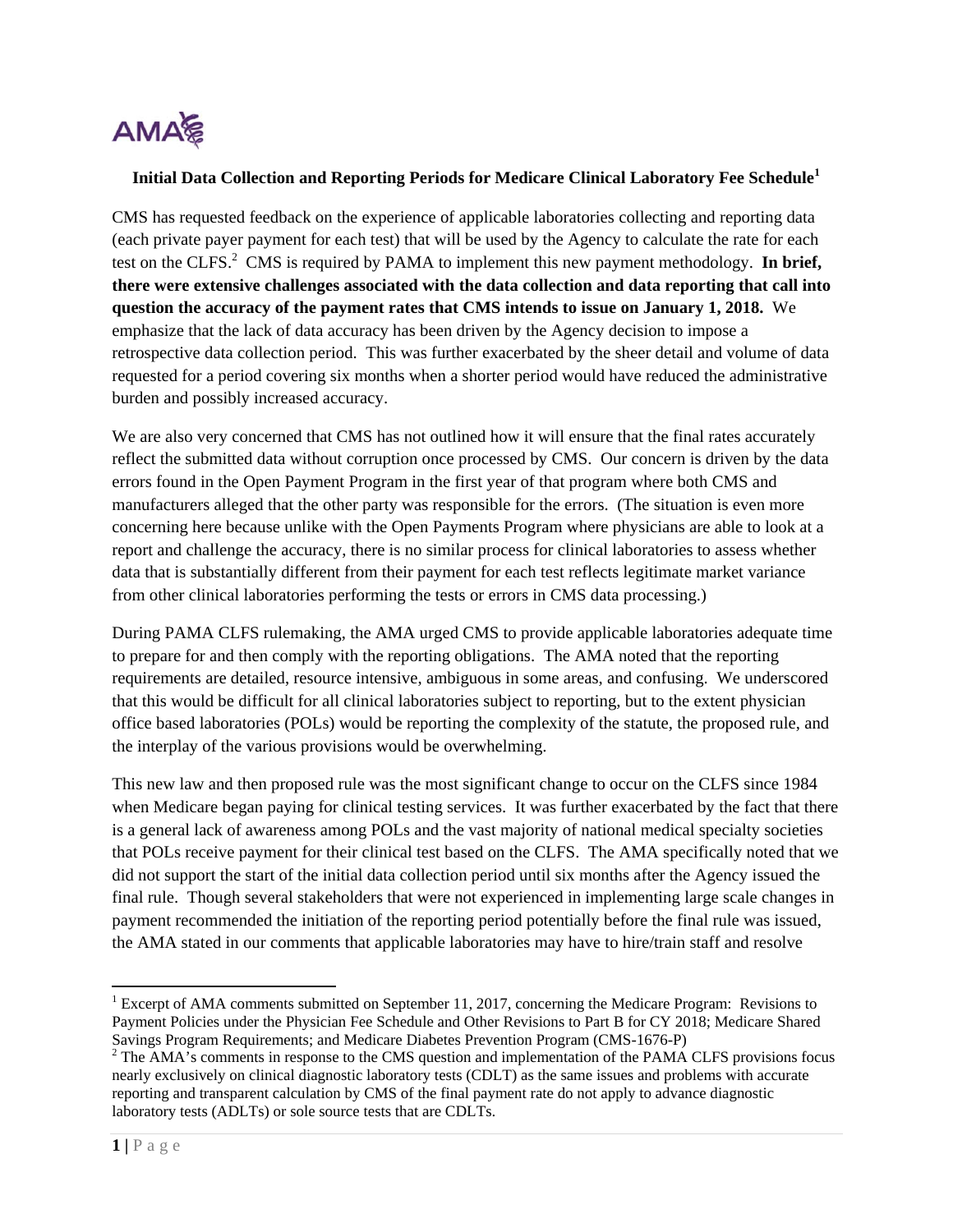software issues in advance to ensure the data is being captured contemporaneous with the data collection period.

The AMA noted that to the extent POLs must report, they are not as likely to have the resources, including the data analytics, to assess whether they will be subject to the reporting requirement the first year of reporting and every third year thereafter. The AMA noted that CMS has claims datasets and the analytics to assess whether a POL meets the reporting requirements based on prior year claims. We strongly urged CMS to provide POLs with advance notice that the POL will be subject to the data collection and reporting requirements. The AMA observed that this was one strategy to enhance the accuracy and reliability of the data that CMS would rely upon to calculate the weighted median of private payer payments and mitigate the risk of civil monetary penalties. CMS rejected both recommendations and effectively created a perfect storm where it has been impossible for many clinical laboratories to accurately report, particularly POLs.

The above was further exacerbated by CMS' decision to require six months of data collection. The AMA strongly urged CMS to reduce the data collection period from a full calendar year every three years to three months of data collection every three years for clinical laboratory developed tests (CDLTS). The AMA stated that the data collection burden of reporting every private payer payment for all tests for a full year would divert already scarce health care resources to administrative tasks instead of to providing clinical care and services. The AMA was aware that other major clinical laboratory stakeholders were recommending six months, but it was very evident that they did not understand the sheer volume of data involved and the strong possibility of errors introduced into the data collection due to the lengthy reporting period. And, the AMA specifically called out that this reporting requirement would fall heavily on POLs—physician practices that are already facing quality reporting, Meaningful Use requirements, and implementation of alternative delivery (and payment) models. A three-month data collection requirement would ensure that the Agency had an enhanced possibility of receiving current and accurate data.

The extreme difficulties experienced by even the largest reference laboratories (that were involved in crafting the PAMA legislation, knew the statutory requirements, contract with sophisticated clearinghouses for claims management, and followed the rulemaking process) underscores that retrospective data collection constituted an impossibility for many clinical laboratories, particularly the small, regional independent clinical laboratories and the physician office-based laboratories. The physician community was not engaged in the development of the legislation and most physician officebased laboratories have still not received effective outreach from the Agency on whether or not they are an applicable laboratory.

It is notable that the largest reference laboratories sought extensions for the data reporting because of the challenges associated with paper claims reporting, in particular. Many POLs and regional, rural, small independent clinical laboratories serving underserved areas are more likely to have a larger number of paper claims and less likely to have resources to hire additional staff and vendors to assist with the claims tracking and validation. This data collection and reporting obligation was designed for sole source clinical tests and the large reference clinical laboratories, but not even the large clinical laboratories could report on time and there remain many questions as to the methods used to collect data after the fact given the sheer volume and the complexity of the reporting requirement. We emphasize that the AMA is not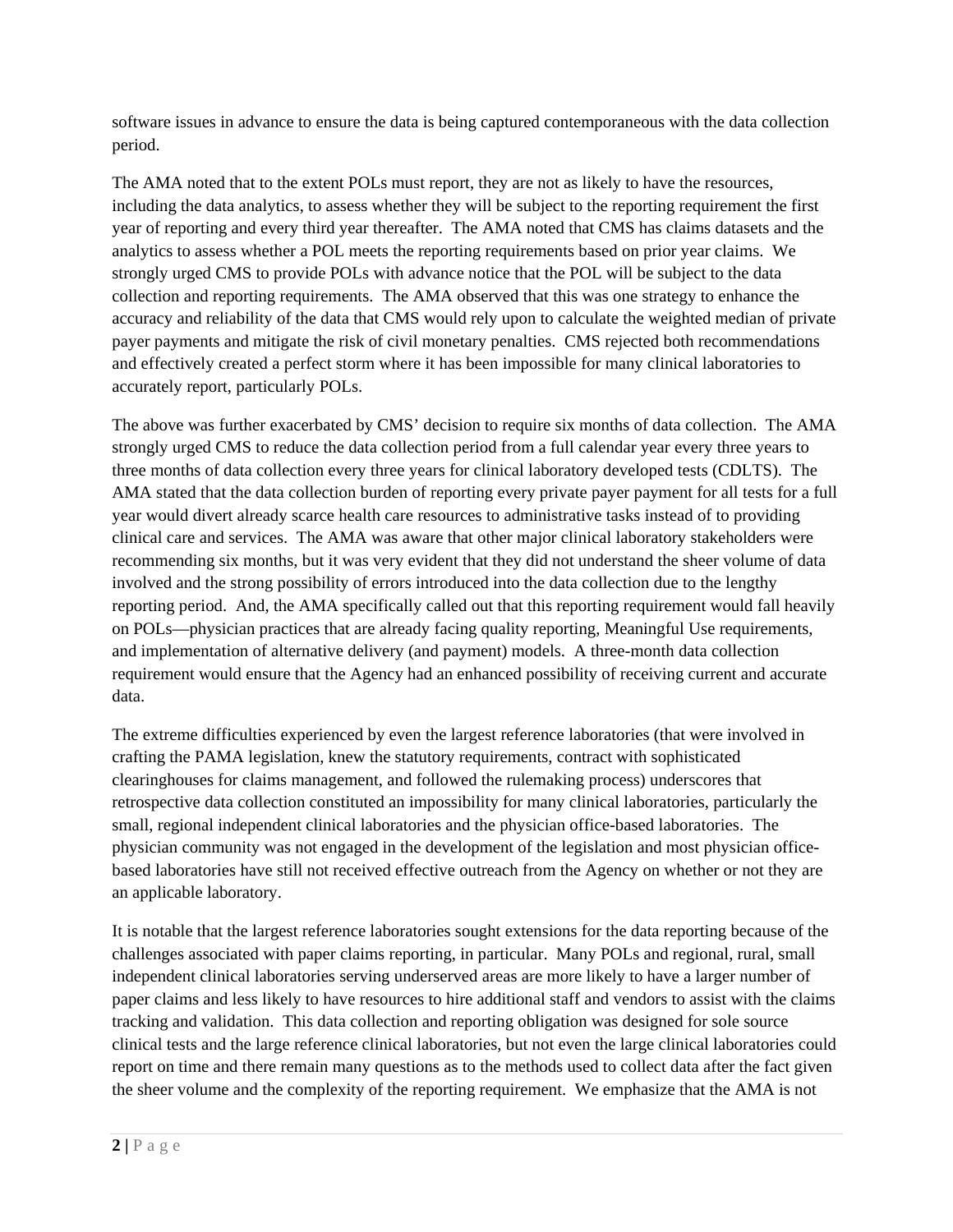asserting that applicable laboratories failed to utilize best efforts to submit accurate data. Instead, based on what we have learned it appears that for most, if not all, applicable laboratories the retrospective, sixmonth data collection requirement constituted an impossibility.

There are two additional examples that raise questions vis-à-vis whether accurate reporting was possible.

First, the difficulties with accurate reporting have been exacerbated by the practice of Medicare contractors, in particular the molecular diagnostic (MolDX) program administered by Palmetto GBA requiring clinical laboratories to use codes other than the applicable CPT codes to report a clinical test in that jurisdiction. Because private payers require clinical laboratories to utilize the applicable CPT codes consistent with the mandate of the Health Insurance Portability and Privacy Act, there is a mismatch between the codes used to report the clinical test in the Medicare program and among private payers. This practice must be curtailed as it is in conflict with the clear requirements of PAMA. If Palmetto GBA requires differential identification, it must either direct clinical laboratories to assign a modifier to the applicable CPT code or direct clinical laboratories to obtain a proprietary CPT code (which were created to accommodate PAMA requirements).

Second, CMS noted earlier this summer that it had not received any data and/or insufficient data to calculate a weighted median private payer rate for sixty codes (clinical tests). As noted during the AMA's public comments as part of the Annual CLFS meeting, our concern with the lack of data accuracy have been reinforced by the late notice provided by CMS that no data was produced for 60 codes. CMS requested comments on whether sixty codes should be included on the CLFS. On the one hand the 60 codes may no longer be offered by applicable laboratories, on the other hand these tests may still be offered. We do not know.

We are extremely concerned that patient access will be harmed in early 2018 which would be challenging and difficult, but will undermine nascent and important efforts to implement payment and delivery reform under the Medicare Access and CHIP Reauthorization. Reasonable and measured policy adjustments are needed so that the most frail and vulnerable are not required to shoulder the consequences of poor implementation. This will also ripple across the health care infrastructure and impose additional pressure that is not necessary because there are reasonable and sensible alternatives that will provide CMS with essential facts to guide policy decision-making. Furthermore, we are very concerned that implementation of inaccurate and excessively low payment for clinical tests will lead to many POLs and small, independent clinical laboratories around the country to stop offering testing for patients for rapid, near patient testing for infectious disease. This will degrade the necessary clinical laboratory infrastructure that ensures accurate detection of infectious disease outbreaks. Many rural regions will be especially vulnerable where coverage from the large national reference clinical laboratories is more limited.

**The AMA strongly urges CMS to conduct a market segment survey (to include consideration of the market for reference laboratories, physician office–based laboratories, independent laboratories, and hospital laboratories) in order to assess the accuracy of the data collected as part of the data collection exercise.** The foregoing is needed in order to validate and adjust the final amount calculated based on the data collection to ensure it accurately reflects private payer payments—which CMS has the authority to do under a general grant of authority in the Social Security Act to administer the Medicare